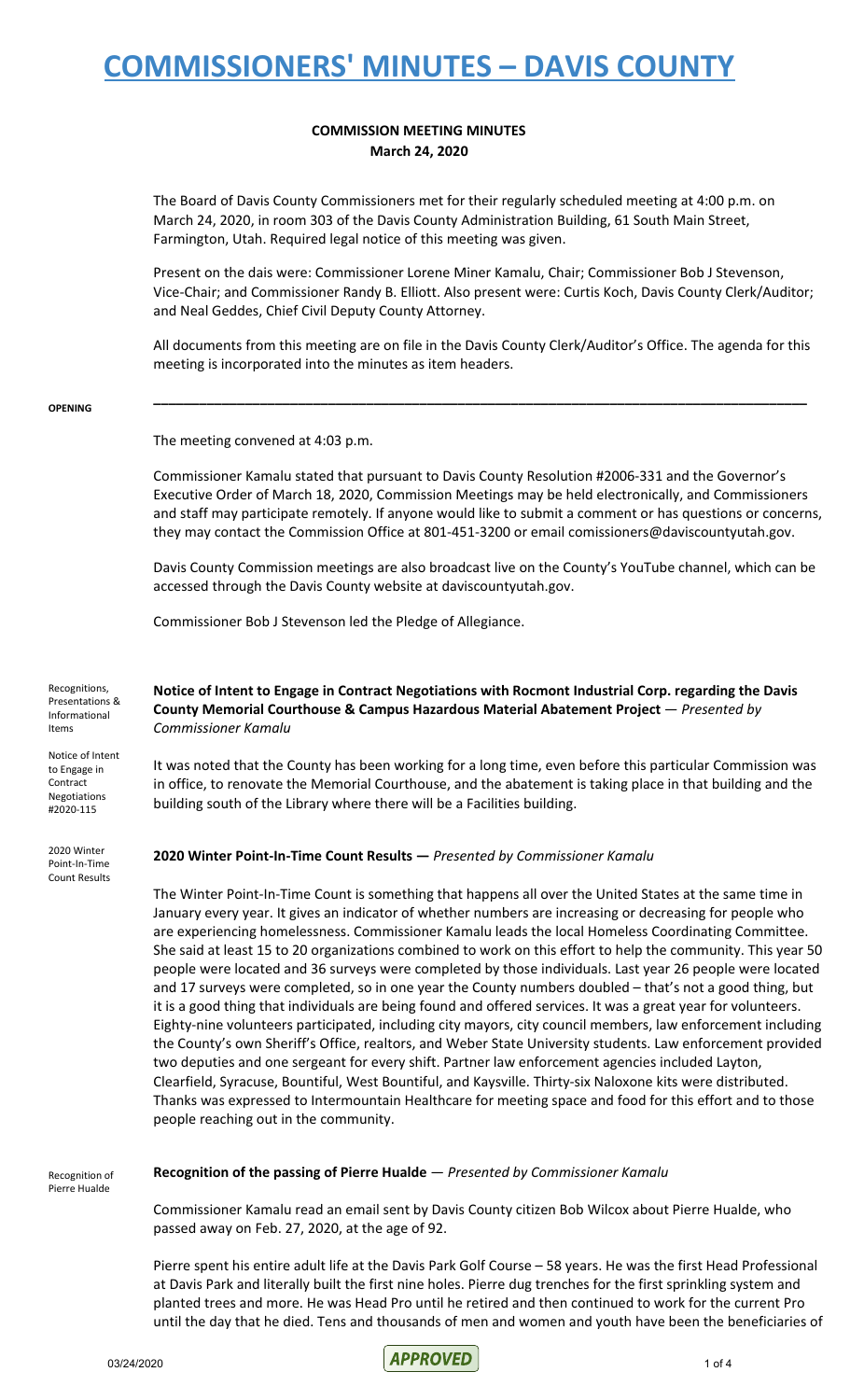his dedication to the game of golf. The Davis Park Golf Course is a marvelous course and the County and its residents have benefited greatly from Pierre's dedication to our County course. Pierre served in the Army and the Marines. He was also a member of the very first University of Utah golf team.

**\_\_\_\_\_\_\_\_\_\_\_\_\_\_\_\_\_\_\_\_\_\_\_\_\_\_\_\_\_\_\_\_\_\_\_\_\_\_\_\_\_\_\_\_\_\_\_\_\_\_\_\_\_\_\_\_\_\_\_\_\_\_\_\_\_\_\_\_\_\_\_\_\_\_\_\_\_\_\_\_\_\_\_\_\_\_\_\_**

Commissioners are thankful for Pierre and his family and their great example.

#### **PUBLIC COMMENTS**

Members of the public were invited to make comments to the Commission; none were made.

**BUSINESS/ ACTION**

> Due to the need for keeping social distance, Administrative Officers who submitted business items were not in attendance at the meeting. Commissioner Kamalu explained that Commissioners reviewed all of the items and have the opportunity to call and ask questions, individually or even during meetings, of the various department heads who submitted the items.

> **\_\_\_\_\_\_\_\_\_\_\_\_\_\_\_\_\_\_\_\_\_\_\_\_\_\_\_\_\_\_\_\_\_\_\_\_\_\_\_\_\_\_\_\_\_\_\_\_\_\_\_\_\_\_\_\_\_\_\_\_\_\_\_\_\_\_\_\_\_\_\_\_\_\_\_\_\_\_\_\_\_\_\_\_\_\_\_\_**

Request Approval #2020-116 of Verification of Supervision of Apprentice Electrician Brad Arave

**Request Approval #2020-116 of Verification of Supervision of Apprentice Electrician Brad Arave** — *Presented by Commissioner Kamalu on behalf of Lane Rose, Davis County Facilities Director*

A request was submitted for approval of Verification of Supervision of Apprentice Electrician Brad Arave. This is one example of opportunities within the County for learning, and for career ladder opportunities, within departments.

> Motion to Approve: Com. Stevenson Seconded: Com. Elliott All voted Aye

Agreement #2020-117 with Amy Oakeson for rental space for Children's Consignment Sale **Agreement #2020-117 with Amy Oakeson for rental space for Children's Consignment Sale** — *Presented by Commissioner Kamalu on behalf of Mike Moake, Davis County Marketing and Events Coordinator* The contract period is 10/06/2020 to 10/10/2020. The receivable amount is \$6,308.42. Agreement #2020-118 with Legacy Raceway BMX for rental space for seasonal racing and practices **Agreement #2020-118 with Legacy Raceway BMX for rental space for seasonal racing and practices** — *Presented by Commissioner Kamalu on behalf of Mike Moake, Davis County Marketing and Events Coordinator* The contract period is 04/27/2020 to 10/28/2020. The receivable amount is \$3,883.10. Agreement #2020-119 with **Agreement #2020-119 with Tobin Family Karate LLC for rental space for Intermountain Karate Challenge**

— *Presented by Commissioner Kamalu on behalf of Mike Moake, Davis County Marketing and Events Coordinator*

The contract period is 06/11/2020 to 06/13/2020. The receivable amount is \$3,247.50.

Motion to Approve Items: Com. Elliott Seconded: Com. Stevenson All voted Aye

Tobin Family Karate LLC for rental space for Intermountain Karate Challenge

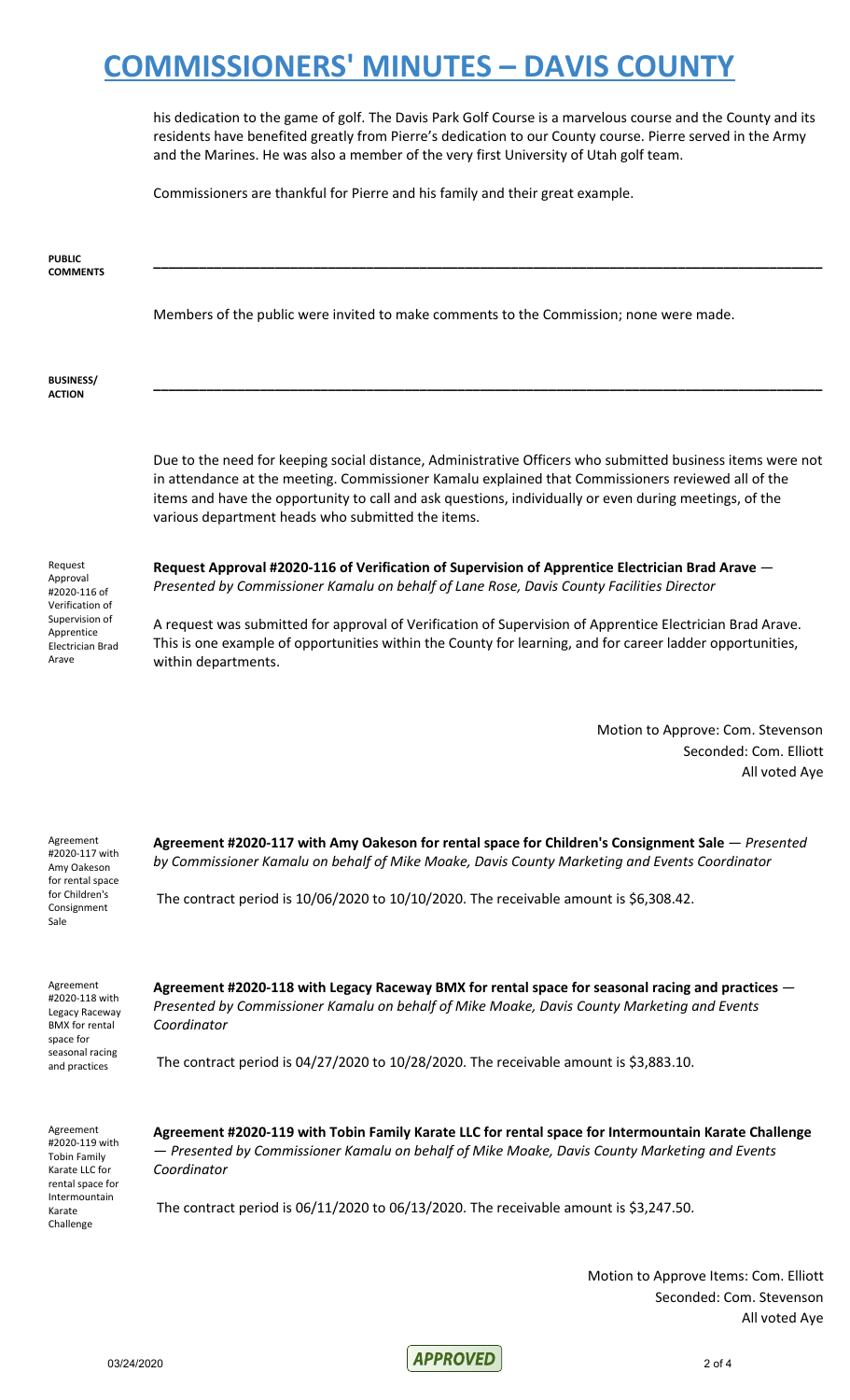| Cancelled<br>Agreement<br>with Utah State<br>University<br>(USU) Extension | Cancelled Agreement with Utah State University (USU) Extension Services for use of bleachers for Baby<br>Animal Days — Presented by Commissioner Kamalu on behalf of Dave Hansen, Davis County Legacy Events<br><b>Center Director</b>                                                                                                                                                |
|----------------------------------------------------------------------------|---------------------------------------------------------------------------------------------------------------------------------------------------------------------------------------------------------------------------------------------------------------------------------------------------------------------------------------------------------------------------------------|
| Services for use<br>of bleachers for<br><b>Baby Animal</b><br>Days.        | An item that had been on the agenda, an agreement with Utah State University Extension Services for use<br>of bleachers for Baby Animal Days, was cancelled with the understanding that it's due to social distancing.<br>That contract period was 05/07/2020 to 05/12/2020. There was no fee associated with the contract. It was<br>decided that no action was needed on this item. |
| Agreement#<br>2020-120 with<br>Utah State<br>University<br>(USU) Extension | Agreement #2020-120 with Utah State University (USU) Extension Services for horse show practice times<br>- Presented by Commissioner Kamalu on behalf of Dave Hansen, Davis County Legacy Events Center<br>Director                                                                                                                                                                   |
| Services for<br>horse show<br>practice times                               | The contract period is 04/06/2020 to 10/26/2020. Fees are an in-kind trade between USU Extension and<br>Davis County as shown in agreement 2019-026-B.                                                                                                                                                                                                                                |
| <b>Summary List</b><br>#2020-121of<br>agreements<br>(14) for vendor        | Summary List #2020-121 of agreements (14) for vendor space rentals at the Legacy Events Center -<br>Presented by Commissioner Kamalu on behalf of Dave Hansen, Davis County Legacy Events Center Director                                                                                                                                                                             |
| space rentals at<br>the Legacy<br><b>Events Center</b>                     | The contract period is $02/04/2020$ to $03/11/2020$ . The receivable amount is \$1,934.06.                                                                                                                                                                                                                                                                                            |
|                                                                            | Motion to Approve Items: Com. Stevenson                                                                                                                                                                                                                                                                                                                                               |
|                                                                            | Seconded: Com. Elliott                                                                                                                                                                                                                                                                                                                                                                |
|                                                                            | All voted Aye                                                                                                                                                                                                                                                                                                                                                                         |
|                                                                            | Commissioner Elliott moved to recess to the Board of Equalization. Commissioner Stevenson seconded the motion. All voted Aye.                                                                                                                                                                                                                                                         |
| <b>BOARD OF</b><br><b>EQUALIZATION</b>                                     |                                                                                                                                                                                                                                                                                                                                                                                       |
|                                                                            |                                                                                                                                                                                                                                                                                                                                                                                       |
| Property Tax<br>Register                                                   | Property Tax Register matters were presented by Curtis Koch, Davis County Clerk/Auditor.                                                                                                                                                                                                                                                                                              |
|                                                                            | Commissioners were asked to consider the following Auditor's Adjustments:<br>Two Incorrect Taxable Value Corrections for 2019.                                                                                                                                                                                                                                                        |

• Three Veteran Tax Abatement Exemptions for 2019.

Motion to Approve: Com. Stevenson Seconded: Com. Elliott All voted Aye

Commissioner Stevenson moved to reconvene Commission Meeting. Commissioner Elliott seconded the motion. All voted Aye.

**\_\_\_\_\_\_\_\_\_\_\_\_\_\_\_\_\_\_\_\_\_\_\_\_\_\_\_\_\_\_\_\_\_\_\_\_\_\_\_\_\_\_\_\_\_\_\_\_\_\_\_\_\_\_\_\_\_\_\_\_\_\_\_\_\_\_\_\_\_\_\_\_\_\_\_\_\_\_\_\_\_\_\_\_\_\_\_\_**

**CONSENT ITEMS**

 $\begin{array}{|c|c|c|c|c|}\n \hline\n \textbf{A} & \textbf{B} & \textbf{B} & \textbf{B} & \textbf{B} \\
\hline\n \textbf{A} & \textbf{B} & \textbf{B} & \textbf{B} & \textbf{B} & \textbf{B} \\
\hline\n \textbf{A} & \textbf{B} & \textbf{B} & \textbf{B} & \textbf{B} & \textbf{B} & \textbf{B} \\
\hline\n \textbf{A} & \textbf{B} & \textbf{B} & \textbf{B} & \textbf{B} & \textbf{B} & \textbf{B} & \textbf{B} & \textbf{$